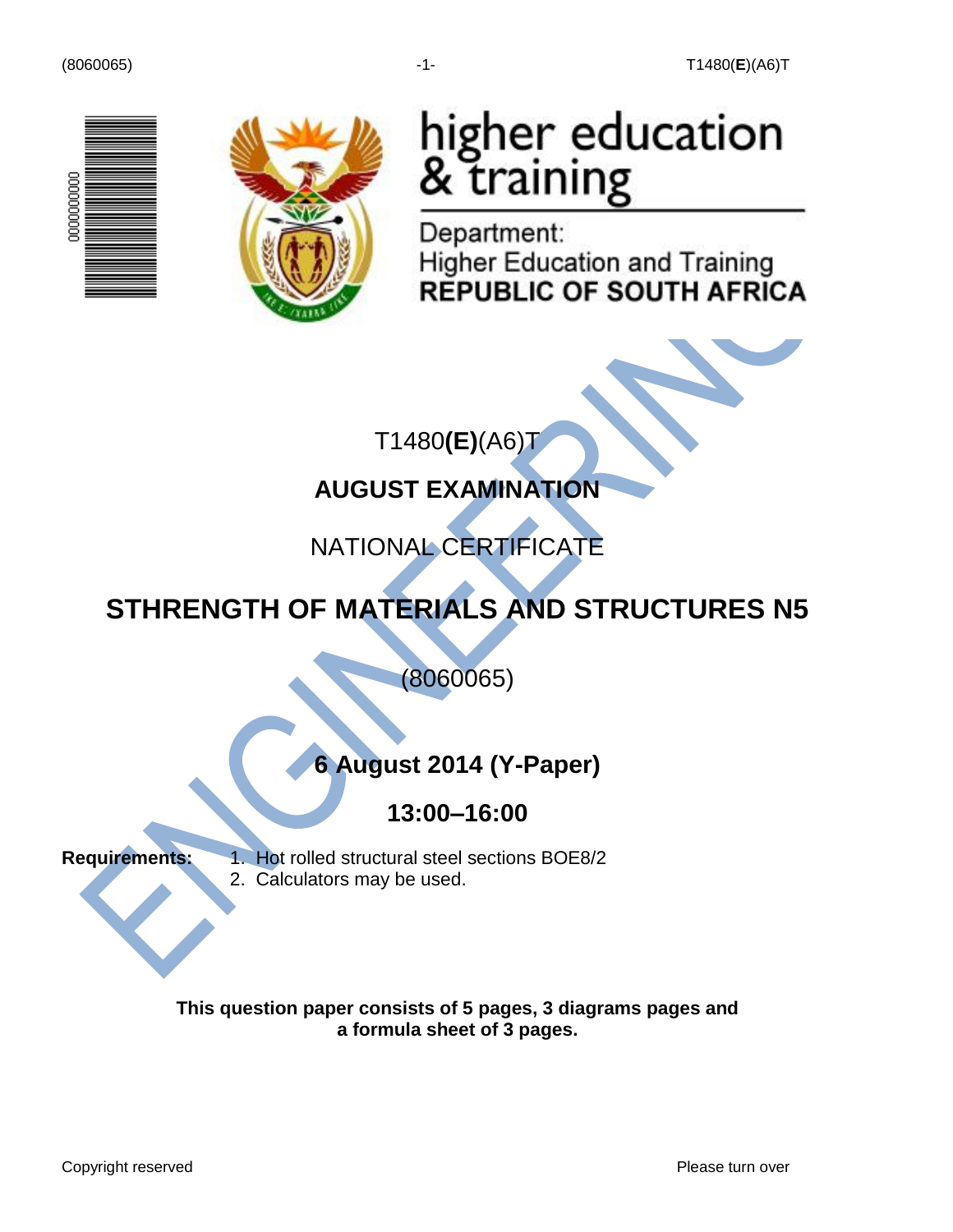# **DEPARTMENT OF HIGHER EDUCATION AND TRAINING REPUBLIC OF SOUTH AFRICA** NATIONAL CERTIFICATE

STHRENGTH OF MATERIALS AND STRUCTURES N5 TIME: 3 HOURS MARKS: 100

#### **INSTRUCTIONS AND INFORMATION**

- 1. Answer ALL the questions.
- 2. Read ALL the questions carefully.
- 3. Number the answers correctly according to the numbering system used in the question paper.
- 4. Keep ALL the subsections of questions together.
- 5. Show ALL the calculation steps where calculations should be done.
- 6. Write neatly and legibly.

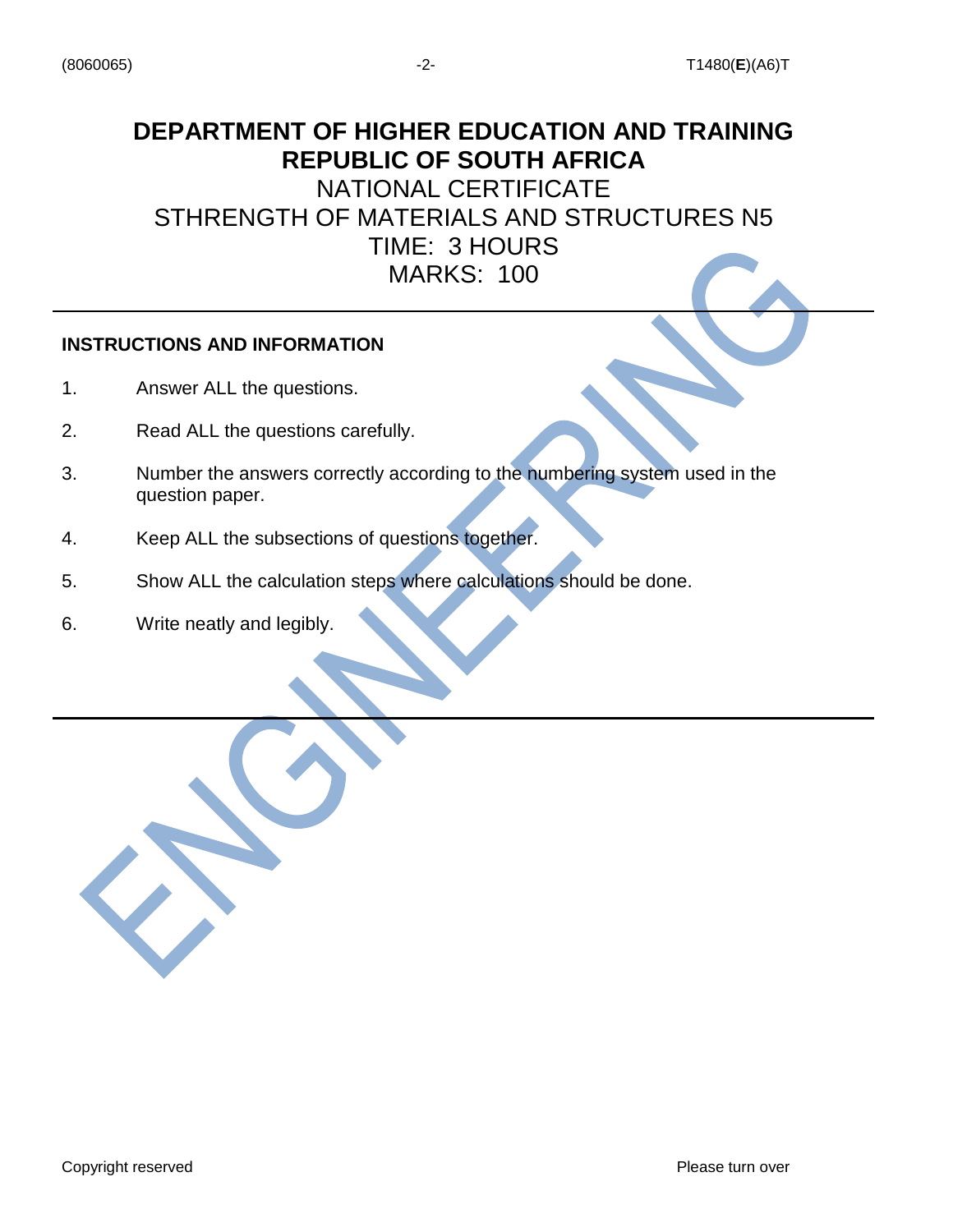**[4]**

#### **QUESTION 1**

Draw neat sketches to show the steel reinforcements as applied in:

- 1.1 a simply supported beam (2)
- 1.2 a cantilever (2)

#### **QUESTION 2**

FIGURE 1(attached) shows a compound bar consisting of aluminium section withan outside diameter of 45 mm and a 35 mm diameter hole is drilled into the aluminium section for a length of L. The maximum tensile stress for aluminium is 150MPa and Eal is 72GPa. The middle section consists of steel pipe with an outside diameter of 30 mm and an inside diameter of 22mm. The maximum tensile stress for steel is 450 MPa and  $E_{\text{steel}} = 200 \text{ GPa}$ . The third section is a solid copper rod with a diameter of 95 mm. The maximum tensile stress for copper is 240 MPa and Ecopper is 110GPa.

Use a factor of safety of 2 and calculate:

|     |                                                                                  | [19] |
|-----|----------------------------------------------------------------------------------|------|
|     | bar is 0,128 mm                                                                  | (6)  |
| 2.4 | The depth 'L' of the hole in the aluminium section if the total extension of the |      |
| 2.3 | The actual stress in each material                                               | (3)  |
| 2.2 | The maximum allowable force that can be applied to the compound rod              | (7)  |
| 2.1 | The maximum allowable stress for each material.                                  | (3)  |

#### **QUESTION 3**

Two steel plates, each 14 mm thick, are joint by a double riveted lap joint with chain riveting. The stresses are:

| tensile stress               | $= 54 MPa$        |
|------------------------------|-------------------|
| shear stress                 | $= 48$ MPa        |
| and crushing stress          | $= 60MP.$         |
| Assume rivet diameter equals | $= 6.05 \sqrt{t}$ |

Calculate:

| 3.1 | The pitch for the rivets                    | (4)         |
|-----|---------------------------------------------|-------------|
| 3.2 | Check if the joint is safe against crushing | (8)         |
| 3.3 | The joint efficiency                        | (2)<br>[14] |

Copyright reserved **Please turn over the Copyright reserved** Please turn over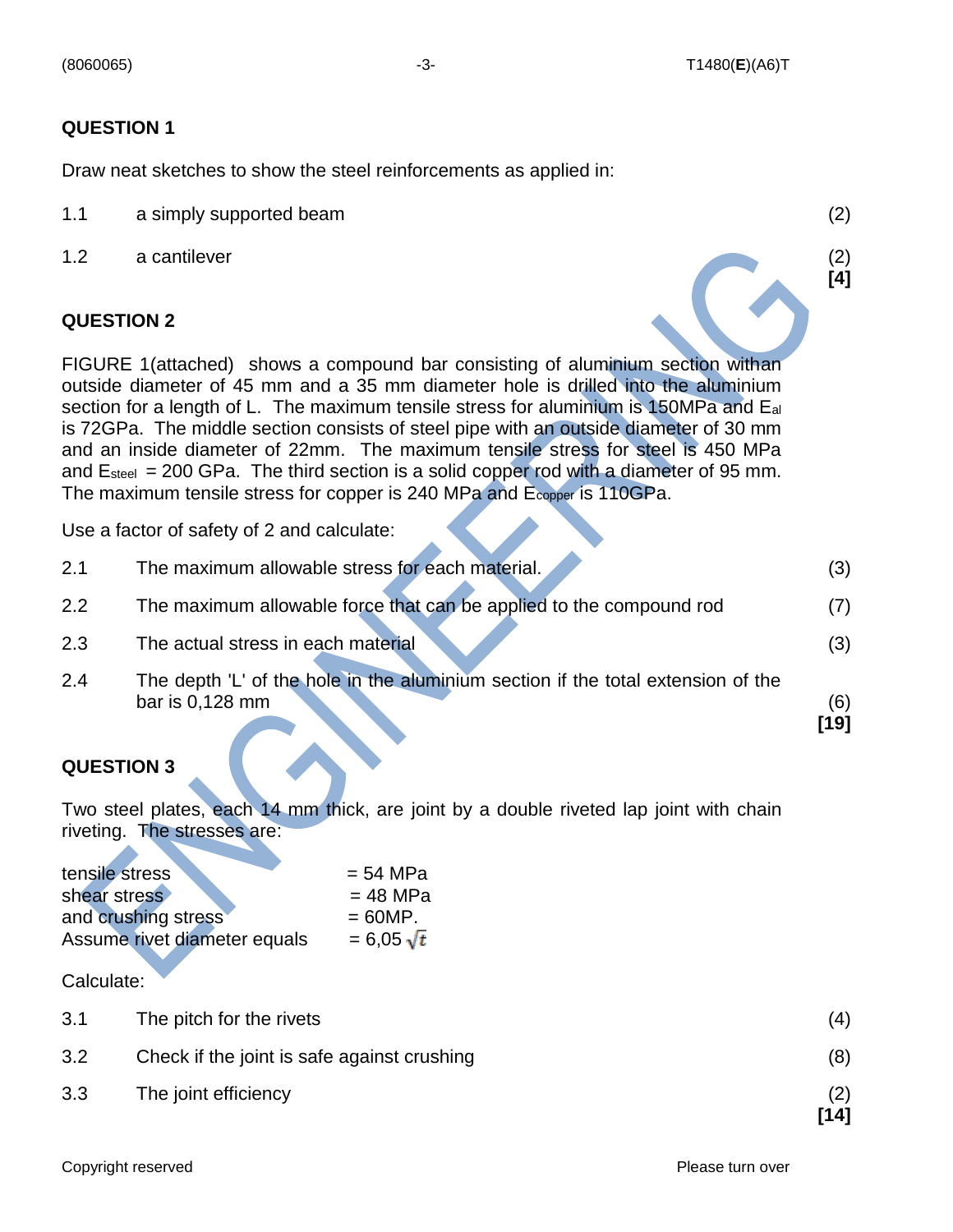#### **QUESTION 4**

A simply supported beam with a length of 8 m supports a point load of 70 kN, 2.5m from the left support. The weight of the beam is 11kN/m. The beam is a symmetrical hollow section (see FIGURE 2 attached) with wall thickness of 15 mm. The outside dimensions are 600 mm× 200 mm.

Calculate:

4.1 The reactions at the supports (4) (4) 4.2 Draw a shear force and bending moment (8) 4.3 The maximum stress in the beam (6) 4.4 The stress in the beam 150 mm from the neutral axis (2) **[20]**

#### **QUESTION 5**

A hollow shaft transmits 3,6 MW at 210 rpm and the shear stress in the shaft must not exceed 70 MPa and the angle of twist must not exceed  $1,3^0$ . The length of the shaft is 840 mm and the outside diameter is 1,4 d.

 $G = 85$  GPa.

Calculate the diameters of the shaft to be used so that no limit is exceeded. (Assume mean torque equals maximum torque). **[10]**

#### **QUESTION 6**

Determine graphically the magnitude and nature of forces in each member of the structure shown in FIGURE 3 (attached). **[15]**

#### **QUESTION 7**

A 16 mm diameter steel rod passes centrally through a copper pipe 54 mm external diameter and 38 mm internal diameter. The length of the assembly is 800mm long. The pipe is closed at each end with flat washes with a thickness of 20 mm. The nuts are tightened until the copper pipe is reduced in length by 0,5 mm and the whole assembly is then subjected to a temperature rise of  $80^{\circ}$ C. Assume the thickness of the flat washers remain unchanged throughout the process.

 $E_{\text{steel}} = 210 \text{GPa}$ ;  $\alpha_{\text{steel}} = 12 \times 10^{-6/0} \text{C}$ ;  $E_{\text{copper}} = 100 \text{GPa}$  and  $\alpha_{\text{copper}} = 18 \times 10^{-6/0} \text{C}$ [HINT: The effect of the flat washer's thickness is on the length of the steel rod only.]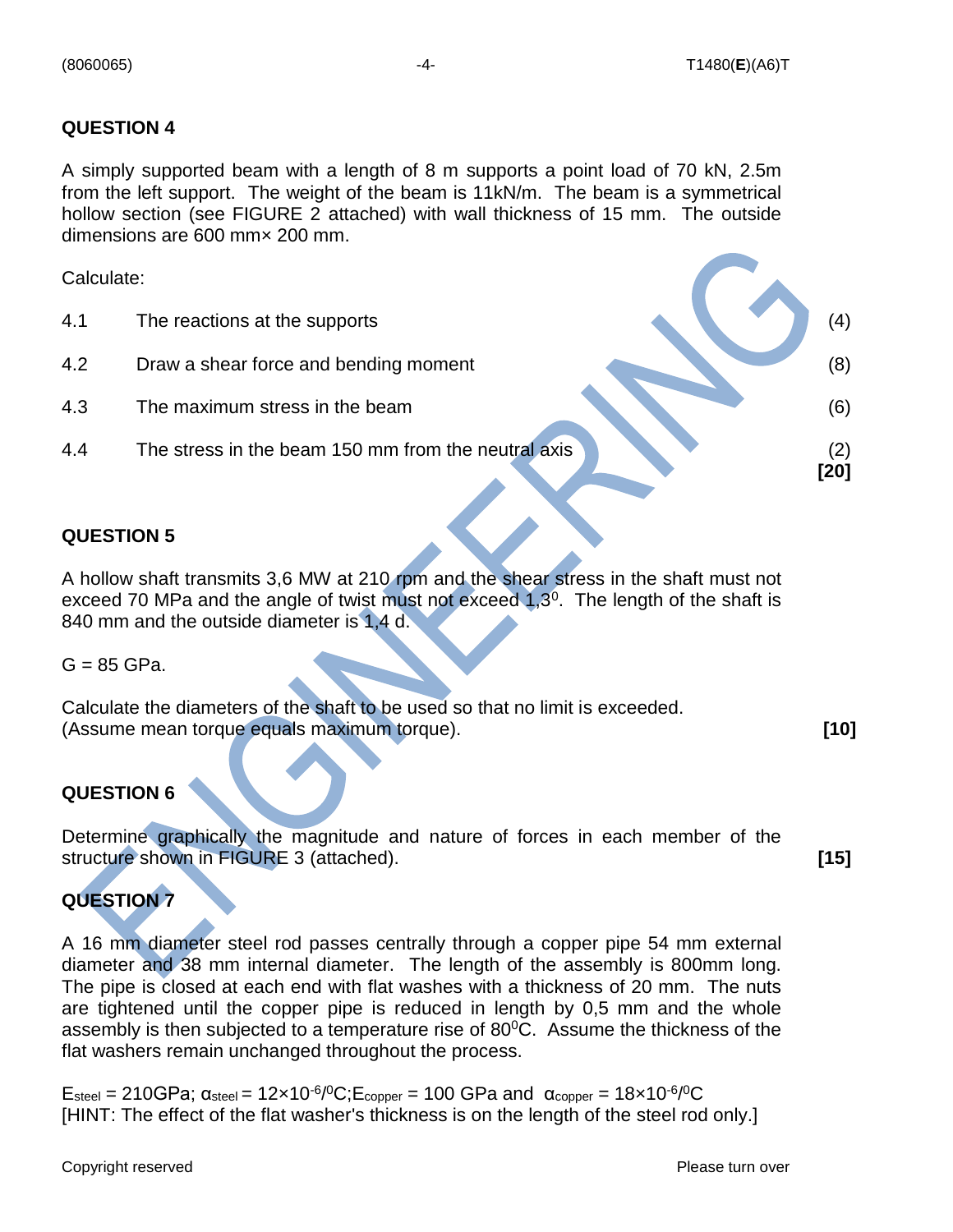(7)

**[18]**

**TOTAL: [100]**

Calculate:

- 7.1 The stresses in the steel rod and the copper before the rise in temperature.
- 7.2 The stresses in the steel and copper after the rise in temperature (resultant stresses)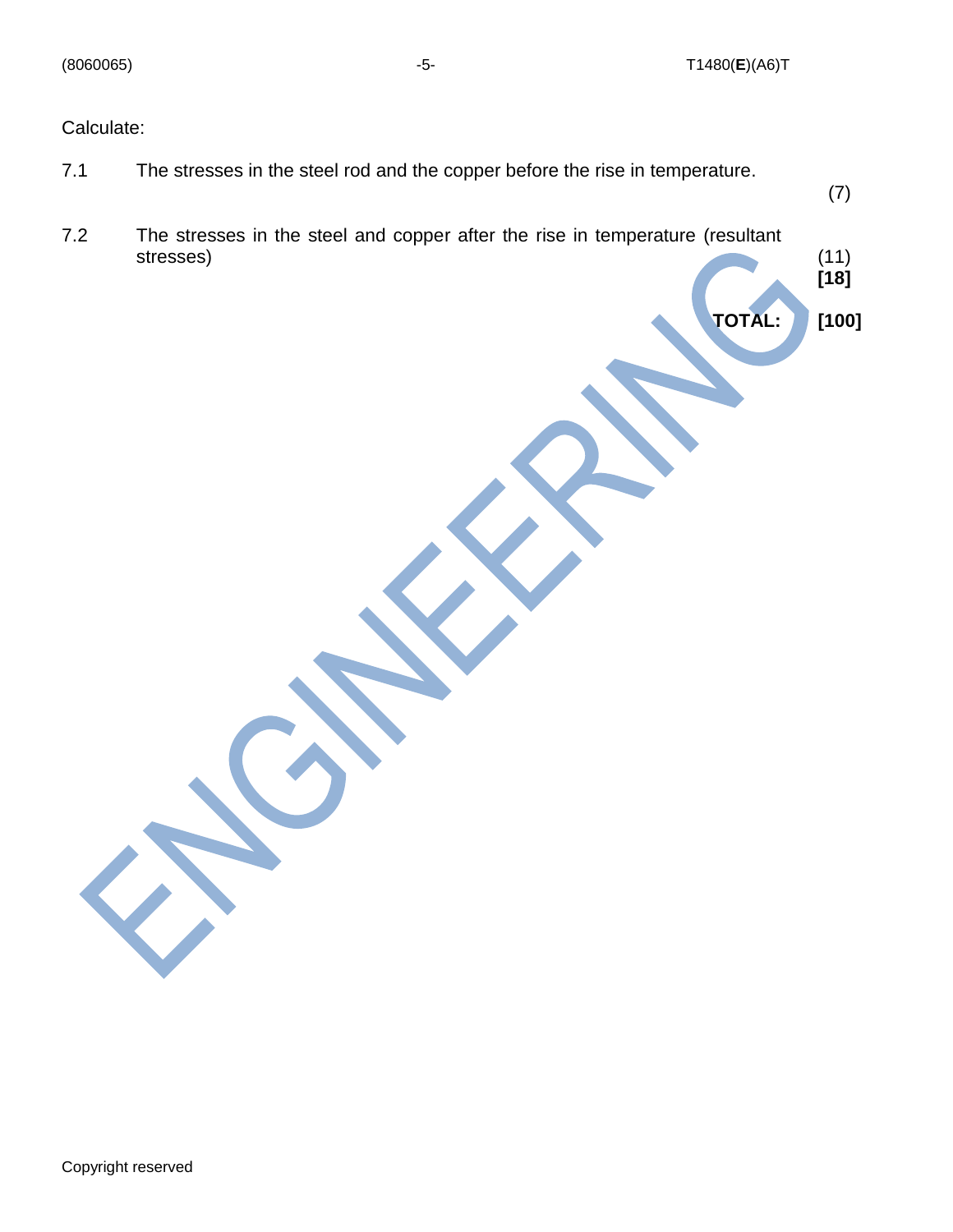

-1-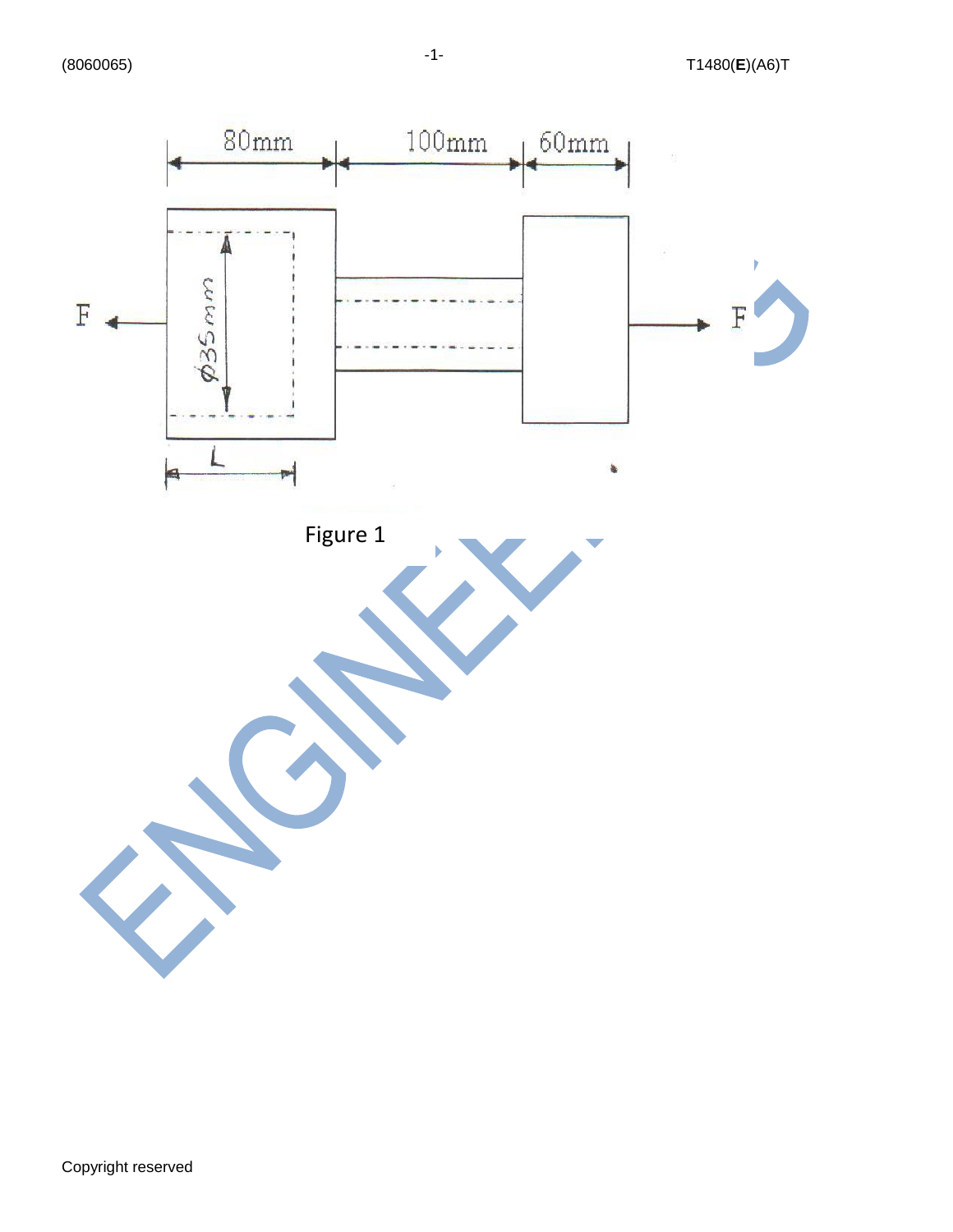



Copyright reserved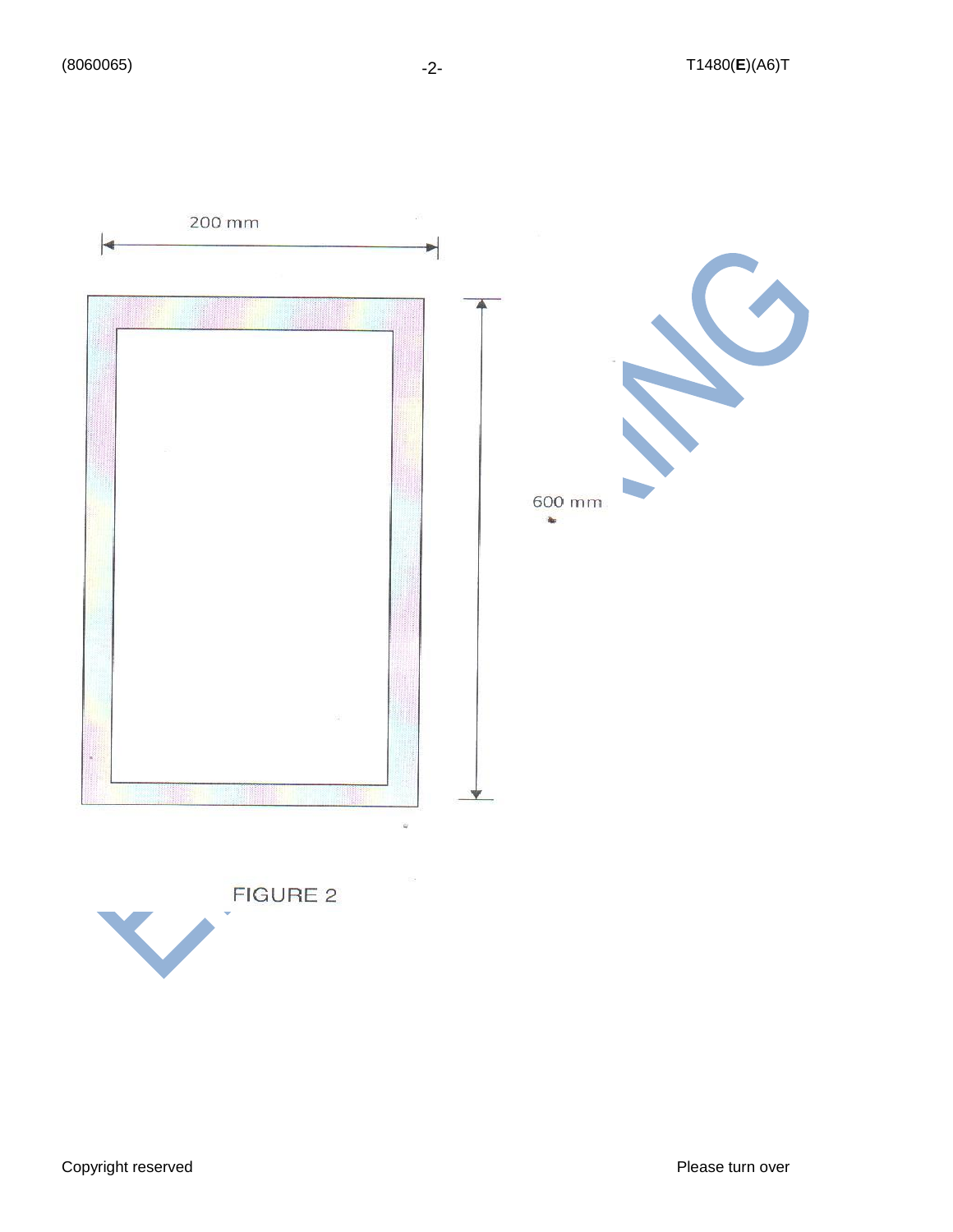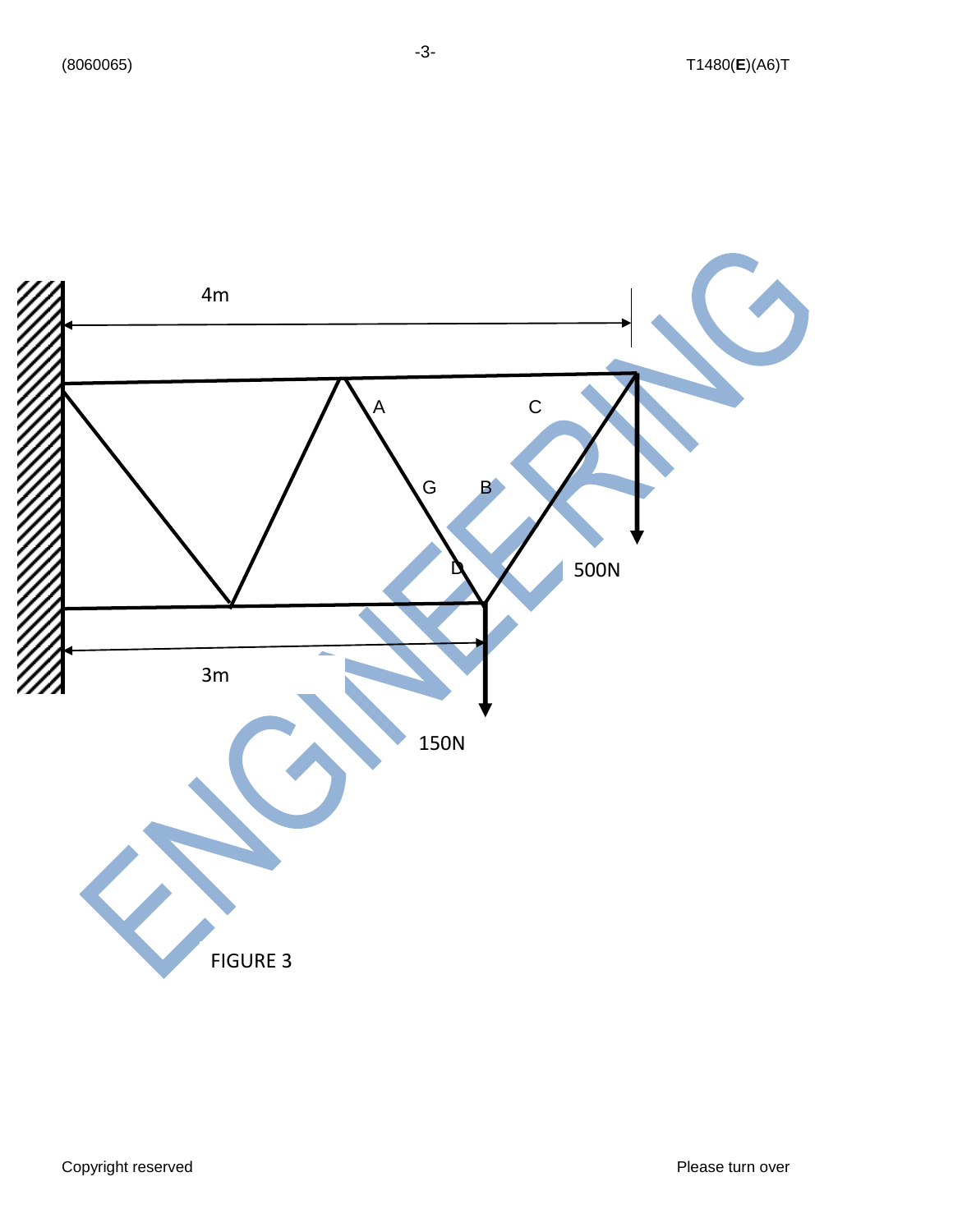#### **STRENGTH OF MATERIALS AND STRUCTURES N5**

Any applicable equation or formula may be used.

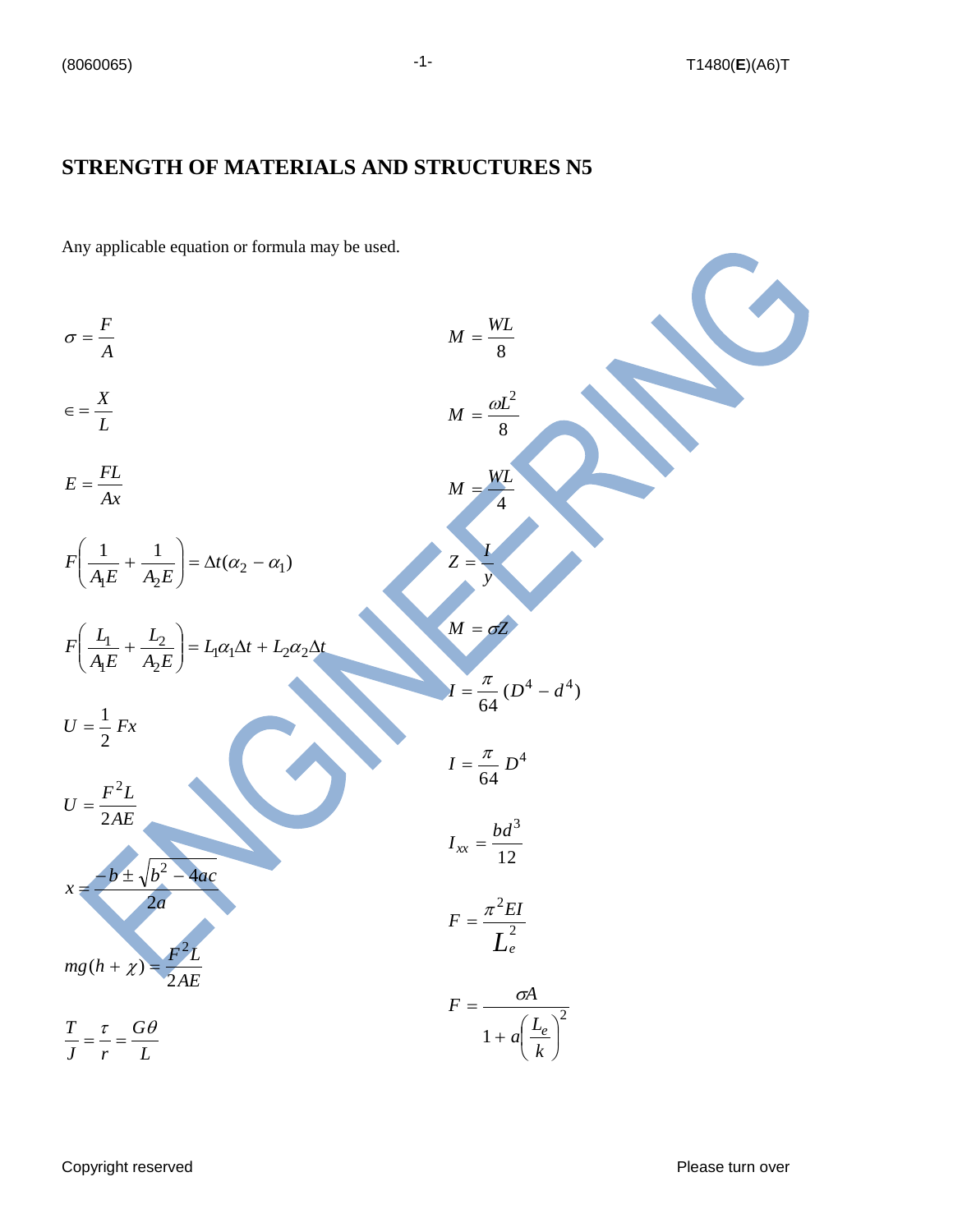(8060065) -2- T1480(**E**)(A6)T 32  $J = \frac{\pi (D^4 - d^4)}{D}$ *D*  $T = \frac{\pi}{l} \tau \frac{(D^4 - d^4)}{l}$ 16  $=\frac{\pi}{4} \tau \frac{(D^4-d^4)}{R}$ 3 16  $T = \frac{\pi}{l} \tau D$ 4 10,2 *GD*  $\theta = \frac{10,2 \, TL}{4}$  $(D^4 - d^4)$ 10,2  $G(D^4 - d^4)$ *TL* −  $\theta =$  $P = 2\pi NT$ *R E I Y*  $\frac{M}{\sigma} = \frac{\sigma}{\sigma} =$ 2  $4\pi^2$ *L*  $F = \frac{4\pi^2 EI}{r^2}$ 2 4  $1+\frac{u}{1}=\frac{u}{1}$ J  $\left(\frac{L}{t}\right)$ L  $+\frac{a}{a}$ = *k a L*  $F = \frac{\sigma A}{\sigma A}$ *A*  $k = \sqrt{\frac{I}{I}}$ *k L S R k L*  $S \cdot v = \frac{L_e}{i}$ ;  $S \cdot R = \frac{L_e}{i}$ Hinged ends/Geskarnierde ente *Le* = *L* Fixed ends/Ingeboude ente  $L_e = \frac{2}{2}$  $L_e = \frac{L}{2}$ One end fixed, one end hinged/ Een ent ingebou, een ent geskarnier 2 *L Le* = One end fixed, one end free/ Een ent ingebou, een ent vry  $L_e = 2L$  $\eta$  $\sigma = \frac{1}{2 \cdot t}$ *PD* 2 . = -2-

 $\eta$  $\sigma = \frac{1}{4t}$ *PD* 4 =